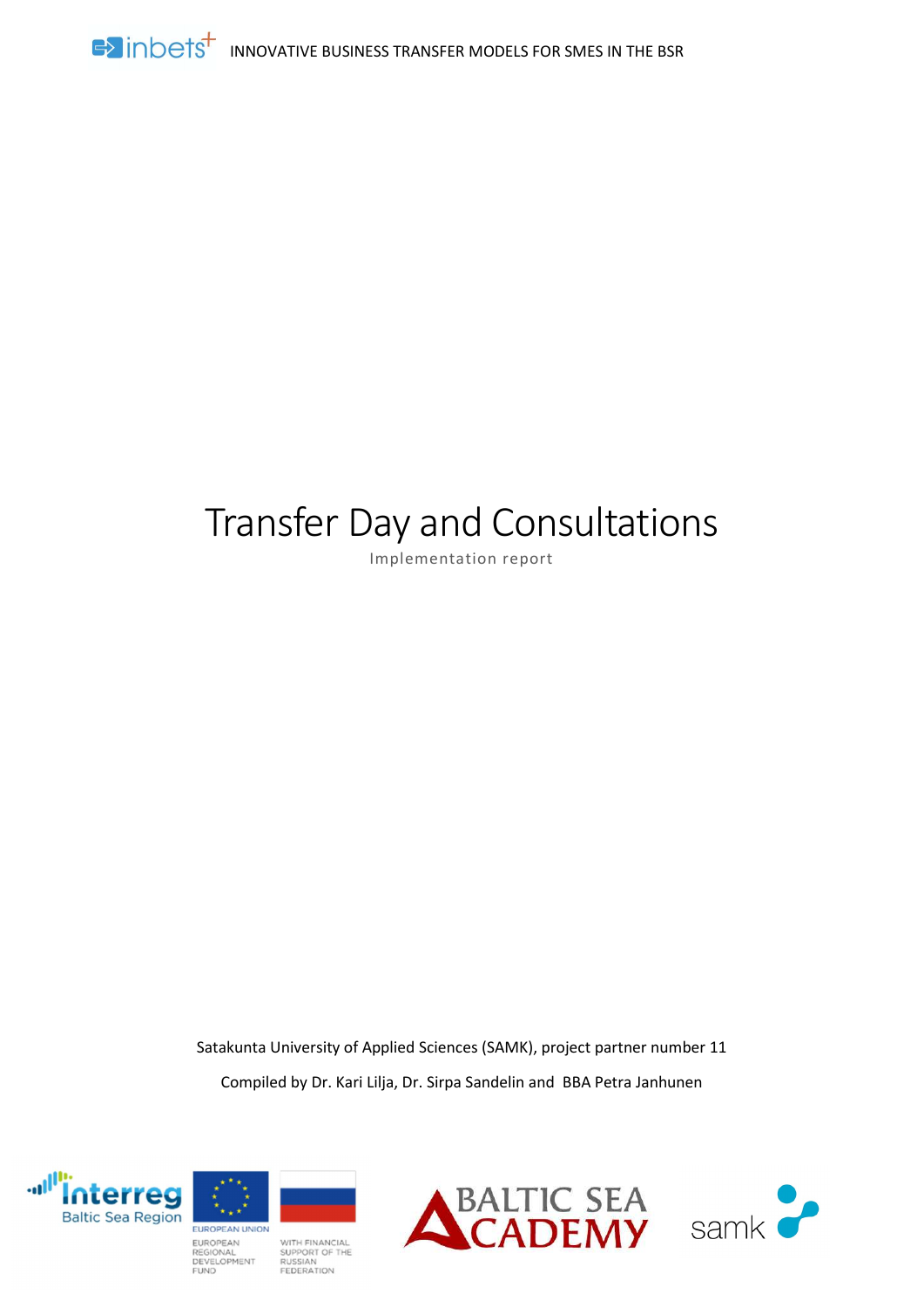## Business transfer day of project Inbets+ as a part of the Entrepreneurship theme day on November 26<sup>th</sup> 2021

## Background

Satakunta University of Applied Sciences organizes twice per year a conference with a theme "Entrepreneurship". The target groups of this organization are both students of the school and other people interested in an entrepreneurial career. Parallel with the autumn conference, the semifinal and final of the Business Idea Competition "All in Pitch" have been held for years. It was well-founded to assume, that such an occasion would attract people interested in entrepreneurship as a career, thus, within the frames of project Inbets+, a business transfer day was held within the same day to maximize the contacts and visibility.

## Business transfer day

The business transfer day aimed to present the results of project Inbets+, to tell about our services to those interested in generational business transfers, and to give information concerning the other ongoing projects (KAforHR and WWW&CE) (Figure 1). During the day, there were 34 visitors at the campus and 35 online participants. However, their interest seems to be targeted further to the founding of a new startup than to acquiring an existing business. There were only less than a handful of visitors, who were interested in becoming a successor of a retiring entrepreneur. The reason for this might be the fact that in Satakunta, Satakunnan Yrittäjät, the local enterprise organization, promotes and advocates most of the business transfers in the area.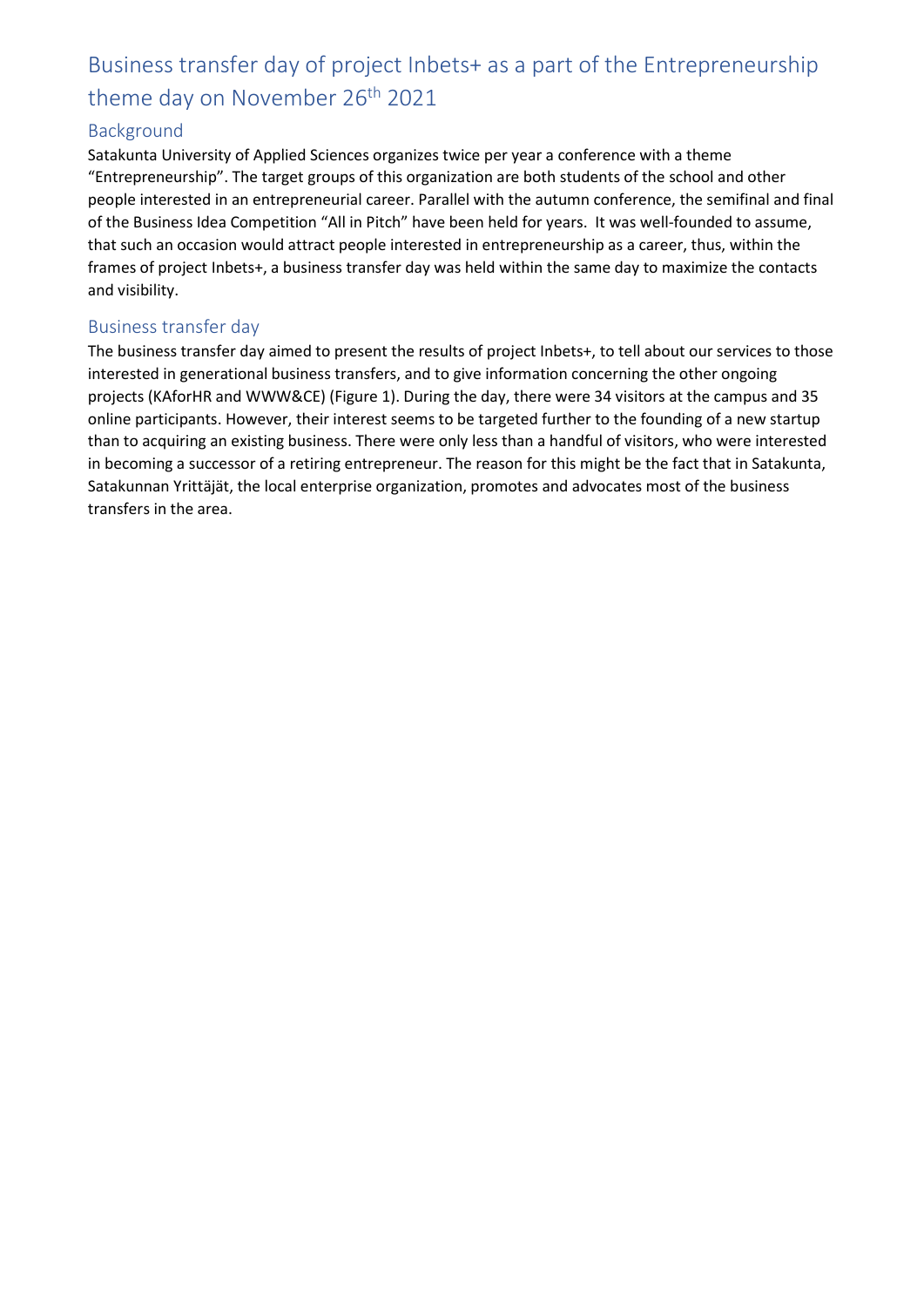

Figure 1: Santeri Järvenpää waiting for visitors

## Other programmes of the day

In addition to the information concerning the generational transfers, the information concerning the funding opportunities of startup companies was available too. Ms Laura Kaunisto from Nordea Start-up & Growth Funding presented their services and funding opportunities in common (Figure 2).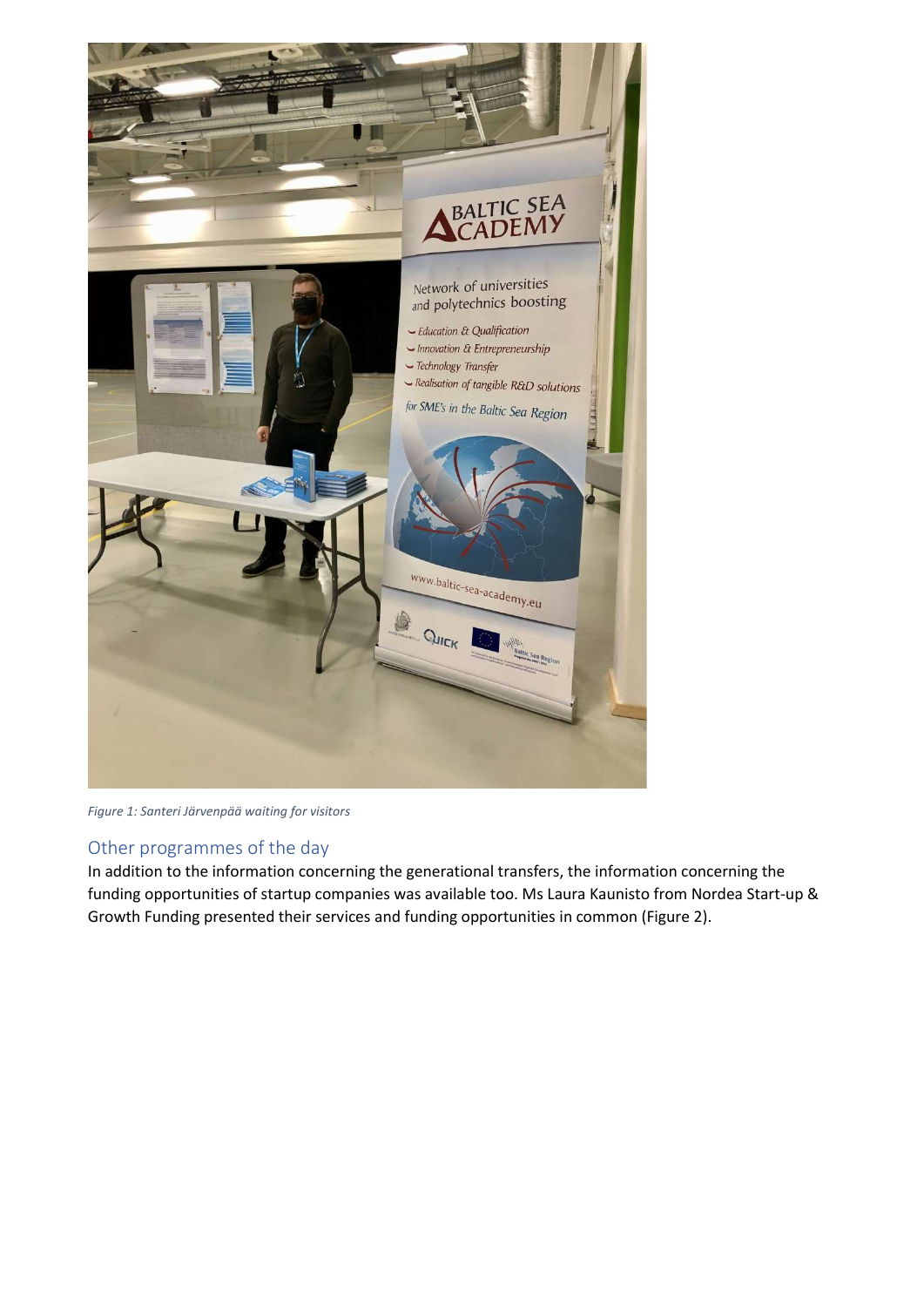| K<br>Private                                   | Funding options in Finland for Startup & Growth ecosystem!<br>Private Equity Funds<br>works.com HELMET INTERA<br>AVANTO<br>Handelsbanken<br><b>ILIFE</b><br><b>VENTURES</b><br>LINET<br><b>Stinessie </b><br>collector<br>W INVENTURE VISION<br>$\frac{MB}{2}$<br>bank<br>Ossastiganki<br><b>MITIGRAM</b><br>VENDEP<br><b>Icebreaker</b><br>VAAKA<br>O->nexit<br><b>Bocop</b><br>KREOS SCAPITAL<br>International investors<br>Strategic investors<br>ATOMICO Adelis Equity<br>Balderton, CNGIC<br><b>Pension Funds</b><br><b>Efortum</b> Telia<br><b>Business Angels</b><br>Insurance Companies<br>VARMA<br><b>RA</b> ILMARINEN<br>FIBAN =<br>Lean Funds<br>ф<br>GARANTIA<br><b>ER CAPITAL FOUR</b><br>ю<br>EIE.<br>Ht<br>elo<br><b>WEBEAN</b><br>$2$ Fennis<br>UB<br>LÄHITAPIOLA<br><b>ARMADA</b> | Crowdiada,<br><b>Nicités</b><br>K ==<br><b>ITING</b><br>G<br>ĉ.<br>PRIVANET<br>TAALERI<br>Westwarten<br>SPRINGVEST<br>Y waan<br>Fundu<br><b><i>DE ROUTURE</i></b><br><b>STARS</b><br><b>Family Offices</b><br>Stock Markets<br>FRATES MONA C<br>He Nasdag<br>O RESERVANTS<br><b>BENNING PERSONAL APR</b> |
|------------------------------------------------|----------------------------------------------------------------------------------------------------------------------------------------------------------------------------------------------------------------------------------------------------------------------------------------------------------------------------------------------------------------------------------------------------------------------------------------------------------------------------------------------------------------------------------------------------------------------------------------------------------------------------------------------------------------------------------------------------------------------------------------------------------------------------------------------------|----------------------------------------------------------------------------------------------------------------------------------------------------------------------------------------------------------------------------------------------------------------------------------------------------------|
| Public<br><b>GRANNENFELT</b><br><b>PINANCE</b> | Government/EU Funding<br>家<br>European<br>Investment<br><b>FINNVERA</b><br>Bank<br>Y/4-is stake manager<br>al best:<br>detailed stringenists<br>$\mathbf{r}$<br><b>COLLISUUSSIJOITUS</b><br><b>VAKE</b><br>. .<br>-<br><b>E BURGPEAN INVESTMENT FUND</b><br>info@grannenfeitfinance.fi<br>www.grannenfeltfinance.fi                                                                                                                                                                                                                                                                                                                                                                                                                                                                                | <b>BUSINESS</b><br><b>FINLAND</b><br><b>Littles</b><br>Distinction (Section)<br>E<br>Handelen<br>10.5.2019                                                                                                                                                                                               |

Figure 2: Funding opportunities available

In addition to these, there was a visiting presenter, who at this time was Mr Valtteri Lindholm, the founder and owner of Varusteleka Ltd (https://www.varusteleka.com/en). Mr Lindholm told about his career and experiences.

For most of the visitors, the highlight of the day was probably the final of the competition and the rewarding of the winner (Figure 3).



Figure 3: The final is over.